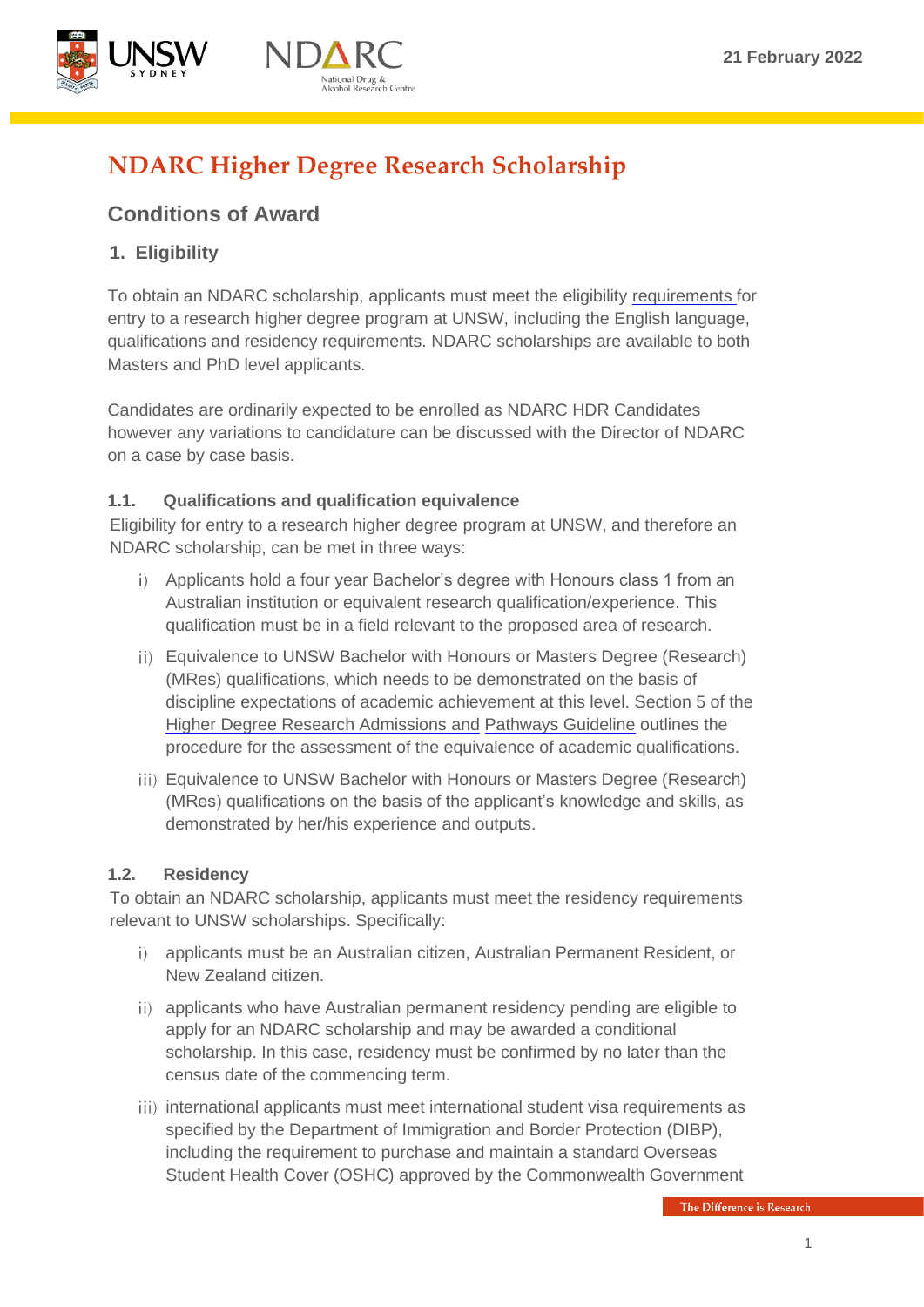## Department of Health.

## **1.3. Part-time scholarships**

Part-time scholarships are only approved in exceptional circumstances, such as significant carer or familial commitments or where medical conditions limit capacity to undertake full-time study. Part-time scholarships are not available if a candidate is seeking the part-time status to undertake employment. If you wish to be considered for a part-time scholarship, please email the Director of NDARC in the first instance to arrange a meeting to discuss your circumstances. Also note that part-time stipends are taxable, and it is the applicant's responsibility to organise their own taxation arrangements.

## **1.4. Previous study and other scholarships**

Applicants who have already completed a higher research degree, or a component of a higher research degree, will not ordinarily be eligible for an NDARC scholarship, If you wish to be considered for an NDARC scholarship under these conditions, please email the Director of NDARC in the first instance to arrange a meeting to discuss your situation.

## **2. Conditions of Scholarship**

## **2.1. Other sources of Scholarship Funding**

All recipients of an NDARC HDR scholarship are ordinarily expected to have applied for an HDR Scholarship from another funding source prior to, or concurrent with, their NDARC HDR scholarship application. At the time of their NDARC scholarship application, applicants will be required to provide evidence of all scholarship applications that are under consideration. Furthermore, only in-principle or conditional decisions will be made regarding any outcome from an NDARC HDR application prior to any other offers being released.

Given scholarships are funded for variable lengths of time, NDARC will consider providing full funding for remaining periods of candidature up to 3.5 years, once a primary external scholarship has ceased. Please note that such requests will be considered on a case by case basis and take into account a candidate's individual circumstance.

## **2.2. Stipend**

Successful applicants will be paid an income tax-free stipend of \$30,000 (AUD) per annum for 3 years. A 6-month extension may be possible depending on progress. This stipend will be paid fortnightly in accordance with the UNSW pay cycle. If a candidate is successful in obtaining another scholarship, and that scholarship is of a lesser amount, the candidate will be eligible for a top-up payment up to a stipend amount of \$30,000 per annum. The stipend and timeframes are pro-rata for part-time and Masters candidates.

### **2.3. Work and other income**

It is UNSW's expectation that full-time HDR candidates will spend a minimum of 35 hours per week on their research. Part-time HDR candidates are expected to spend a minimum of 15 hours per week on their research. While candidates may choose to undertake employment during their candidature, it must not interfere with their research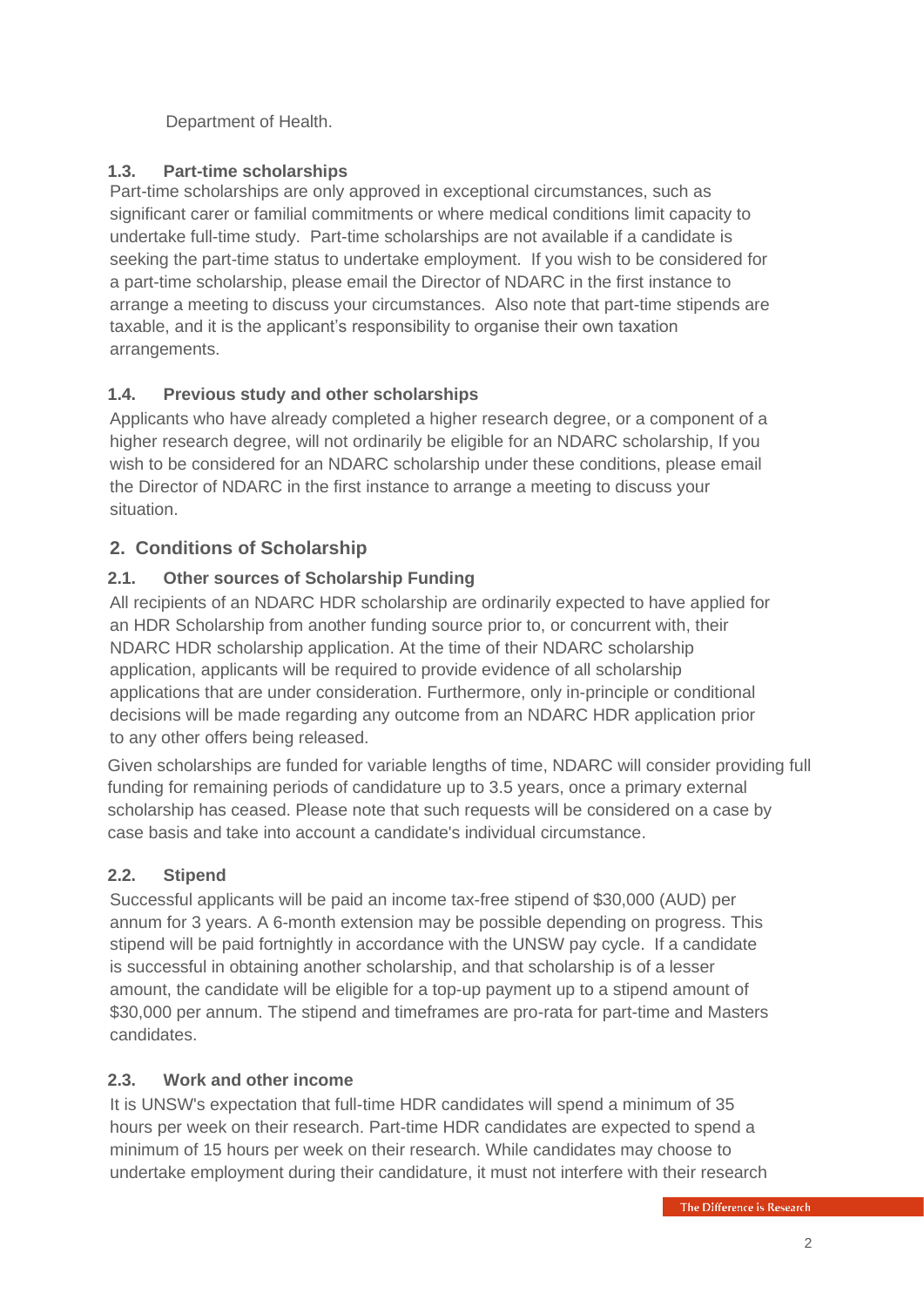or their ability to undertake full-time study and cannot be accepted as grounds for an extension of the scholarship. With the exception of work that is specified as a program requirement, an award holder with a student visa or some other visa type may undertake work unrelated to their program requirements consistent with the conditions of their visa.

## **2.4. Professional Development and Capacity Building Funds**

Subject to availability, successful applicants may also be eligible for up to \$5,000 for professional development and associated research costs over the period of the higher degree candidature (pro-rata for part-time and Masters candidates). All funds must be spent in accordance with set conditions and requests to spend allocated Professional Development or Capacity Building funds require prior approval from the Primary Supervisor and the Director of NDARC or Centre Manager.

### **2.5. Leave Entitlements**

Paid leave entitlements are only applicable for scholarship holders while they are enrolled. Unpaid entitlements are available for all candidates. Given unanticipated events can happen, however, applicants are strongly encouraged to discuss their particular needs and circumstances at any time with their supervisors and/or the Director of NDARC.

For the purposes of leave, a 'working day' is a weekday (Monday to Friday). International candidates must check the conditions of their visa before applying for leave. Unless otherwise specified in the scholarship letter of offer, scholarship holders are entitled to the following types of leave.

### **Annual leave**

a) Scholarship holders are entitled up to 20 working days per annum of paid leave for recreational purposes, pro-rated for part-time candidates. This leave is to be taken during the scholarship.

b) Candidates should discuss with their supervisors the timing of any leave to be undertaken.

c) Leave cannot be accrued during the scholarship and the candidature and the scholarship will not be extended by periods of paid annual leave taken.

### **Standard sick leave up to 10 working days**

a) Scholarship holders are entitled up to 10 working days per annum of standard paid sick leave. This is within the regular award duration. Standard sick leave may also be used for candidates with family caring responsibilities where there are compassionate and compelling circumstances.

b) Candidates should inform their supervisors when they take this leave.

c) The scholarship will not be extended by periods of paid standard sick leave taken.

### **Extended sick leave**

a) Scholarship holders who have completed 12 months (full time equivalent) of their candidature are entitled to receive extended paid sick leave of up to a total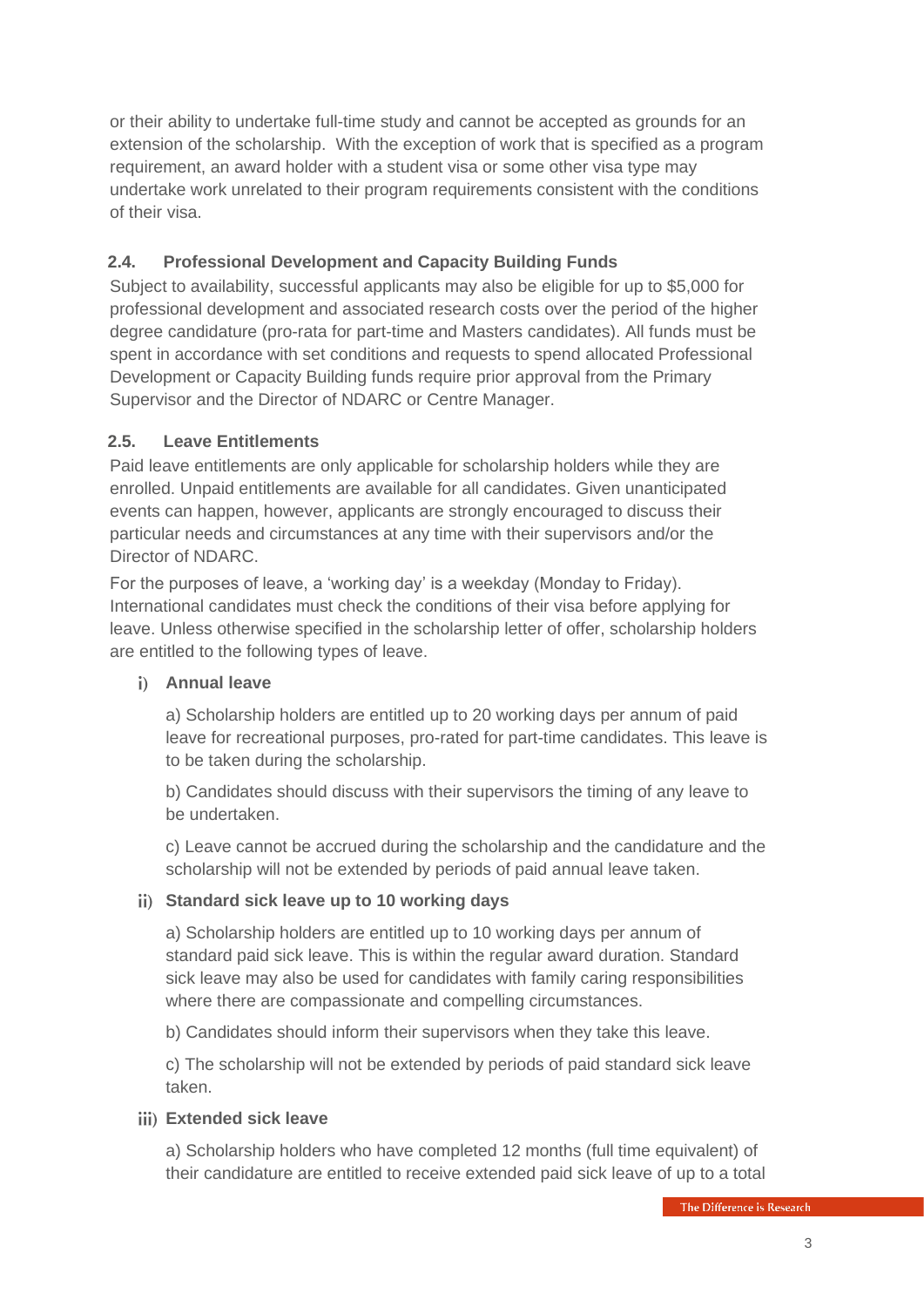of 60 working days where the candidate has insufficient sick leave entitlements available in Section 9.2.

b) Extended sick leave may also be used for candidates with family caring responsibilities where there are compassionate and compelling circumstances.

c) Applications for extended paid sick leave must be submitted to the GRS with an accompanying medical certificate and/or other appropriate documentation. Candidates will need endorsement from their supervisor.

d) If extended sick leave is required for the majority of a Term, the candidate must take program leave for that Term. In such cases, the candidate will be paid the extended sick leave benefit while on leave. Candidature time will be extended by the number of terms of program leave taken.

e) If a whole term of leave is not required, the duration of the scholarship and fees offset will be extended by the duration of the extended sick leave.

#### **Parental leave**

a) Scholarship holders who have completed 12 months (full time equivalent) of their candidature are entitled to receive paid parental leave for a birth or adoption.

b) Parental leave must be claimed in the first 12 months of child's life. In cases where candidates are not eligible for parental leave, they can apply for extended sick leave, which is to be approved at the discretion of the Director, GRS.

c) If the scholarship holder is the primary carer of the child, the holder is entitled to a maximum of 60 working days paid parental leave during the scholarship.

d) If the scholarship holder is the partner of the primary carer of the child, the holder is entitled to a maximum of five working days parental leave during the scholarship.

e) Applications for parental leave must be submitted to the GRS with an accompanying medical certificate and/or other appropriate documentation. Candidates will need acknowledgement of the leave period from their supervisor.

f) If parental leave is required for the majority of a Term, the candidate must take program leave for that Term. In such cases, the candidate will be paid the parental leave benefit while on leave. Candidature time will be extended by the number of terms of program leave taken.

g) If a whole term of leave is not required, the duration of the scholarship and fees offset will be extended by the duration of the parental leave.

#### **Program Leave**

a) Scholarship holders may apply for unpaid program leave in accordance with the Variation of Candidature Procedure. Refer to the [HDR Academic Calendar](https://research.unsw.edu.au/hdr-academic-calendar) for applicable Term and Census dates.

b) Any periods of approved unpaid program leave will not impact the total